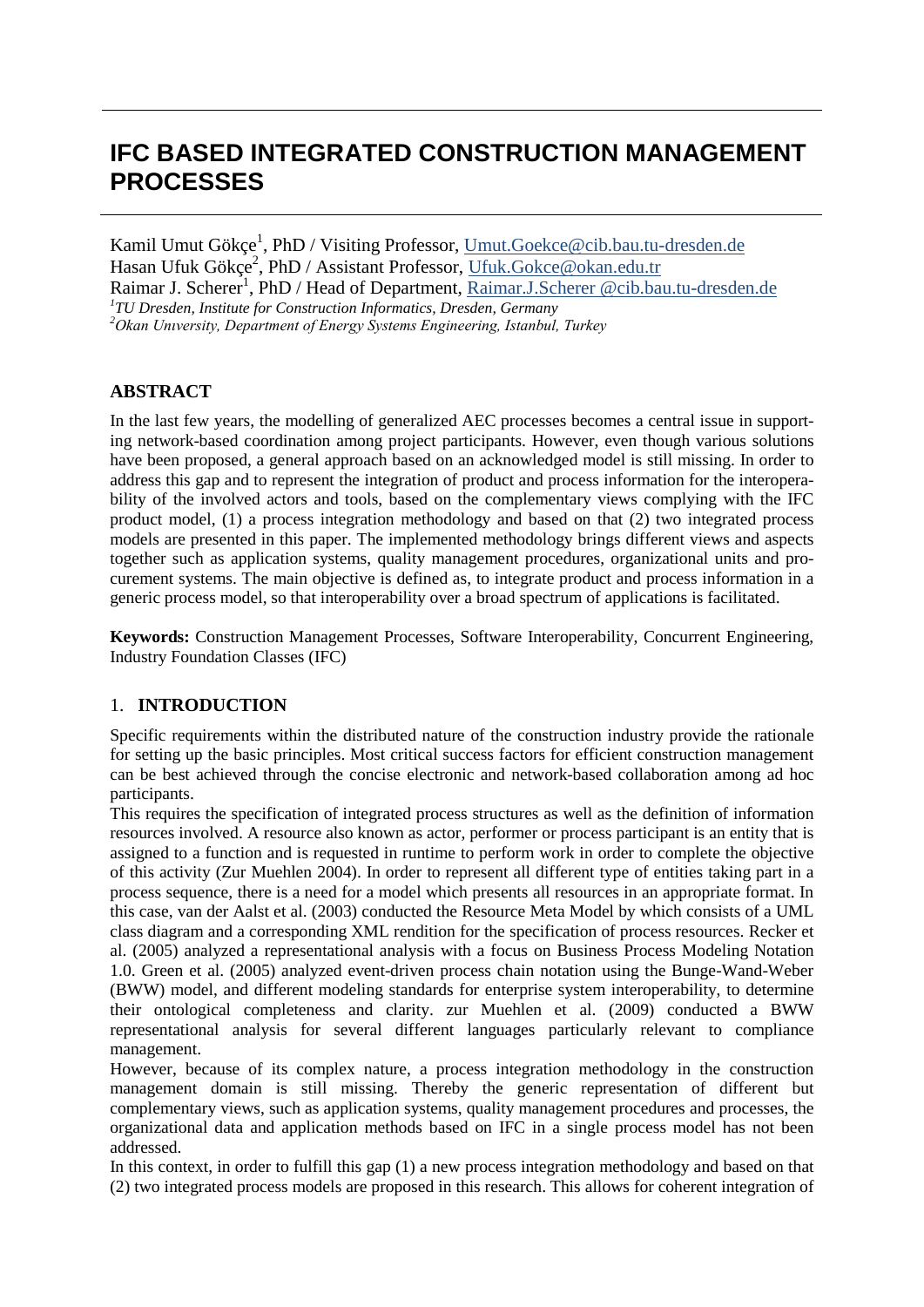product and process information, helping to achieve the interoperability of the involved actors and tools in collaborative project environments.

# 2. **BACKGROUND**

The start point for process management solutions can be found in the early 70's with the office automation prototypes (Zisman et al. 1977) which generally consider the automation of human-centric processes. Recent developments in the area of web services choreography have discounted the organizational aspect of workflow solution and focus exclusively on the coordination of control flow structures (zur Muehlen 2004). Furthermore, the proposed standards such as WSCI (a subset of BPML), (Arkin et al. 2002), WSCL (Banerji et al. 2002) and BPEL4WS (Curbera et al. 2004) do not contain any notion of human activity performers. Instead, they focus on the technical coordination of interenterprise processes with limited or no human intervention. While some initiatives focus on the automation of mainly technical processes, such as the automated data exchange between different applications, some vendors stress the organizational aspect of their solutions (Orlawska et al. 2003).

However, in order to enhance, harmonize and eventually standardize the process patterns and to support technical coordination with human intervention, a process integration methodology that complies with domain specific views and aspects is required.

In this context, for ontological clarity in the construction management domain, several requirements should be considered. Keller et al. (2003) identified these requirements as;

- 1. Analyze the underlining technical and organizational aspects,
- 2. Design a workflow language,
- 3. Identify the context parameters,
- 4. Improve domain specific process patterns.

# 3. **APPROACH**

The precise representation of relations among the functions, events and resources through the definition of associated attributes and properties is of great importance in obtaining process accuracy.This can be achieved through a process integration methodology with considering technical and organizational aspects, a modelling framework, and the definition of process patterns as envisaged in the previous research.

In order to comply with these requirements in our case;

- 1. The technical aspects are analyzed based on the software integration requirements,
- 2. A modelling framework is developed with ARIS ceEPC model in order to obtain integrated process structures,
- 3. The context parameters and organizational aspects are defined according to ISO9001 Quality Management procedures and processes and,
- 4. The process patterns are identified with the developed process Life-cycle Model.

The methodology implemented in this research focuses exemplarily for the development of integrated processes for the Bidding Preparation Phase. The associated requirements for software integration, organizational data and process patterns are defined based on the state-of-the-art analysis of Construction General Life Cycle Model of American Institute of Architects (AIA 2011).

The ARIS method of Extended Event-driven Process Chain (eEPC) is chosen for the definition of the generalized Construction Management Model namely Organizational Management Process (OMP).

The OMP represents different views. In order to structure the OMP a new Life-cycle Model is developed to combine different views in one single generic process structure.

Thereby the OMP brings together (1) the set of interrelated processes based on ISO9001 Quality Management System, (2) application methods determined by different type of procurement systems, (3) the organizational data, and (4) the technical aspects. The set of interrelated processes are structured in such a way that one of the processes takes the role of the main process while the others are supporting processes.

Based on the OMP, the complementary IT Management Process is developed. The IT Management Process represents the integration of design, resource planning and scheduling domain information which facilitates to map process resources and IFC classes.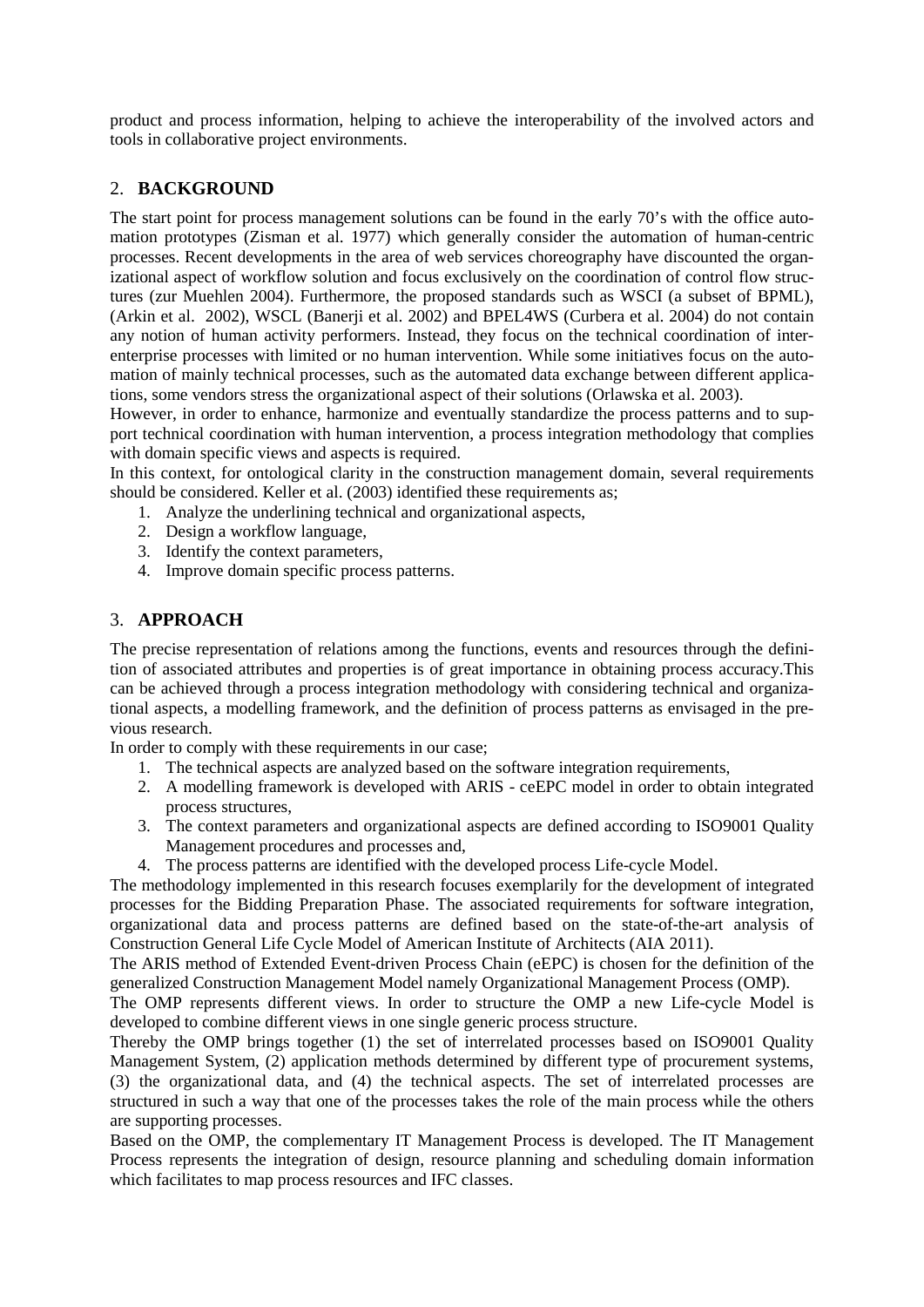In order to comply with IFC, it is sub-structured in three sequenced and interconnected processes namely;

- 1. IT Management Design Process,
- 2. IT Management BOQ Process and
- 3. IT Management Scheduling Process.

This provides the basis for formalizing the IFC Views and represents related resources to identify IFC Extensions.

In order to support completeness, a mapping structure between these two process models and IFC is maintained. The interrelationship is controlled by instantiating scenarios based on different procurement systems.

# 4. **THE TECHNICAL ASPECTS BASED ON SOFTWARE INTEGRATION REQUIREMENTS**

Integration means to form, coordinate, or blend something into a functioning or unified whole by ending existing segregation (Meriam-Webster 2002). From operational point of view, integration provides an ability to system components to work together in a coherent way for the solution of complex tasks.

The conceptual design of a process application regarding to software interoperability requires the definition of integration requirements. Zur Muehlen (2004) identifies these as (1) Internal and (2) External integration requirements.

Internal integration requirements are specified as;

- 1. The resource integration that is required by the process system to keep track of the participants available for the activity assignment,
- 2. The data integration that makes process relevant data accessible to process structure thereby connecting the system to databases used by external application systems,
- 3. The application integration that describes the ability of the process system to invoke external application systems during the control of a process and,
- 4. The security integration which relates to the use of existing authentication and authorization mechanisms through the workflow system, such as single-sign-on and role based access control mechanisms.

On that basis, in our case, the internal integration requirements and associated technical aspects are addressed with considering the;

- 1. The resource integration which is provided by newly defined organizational units such as group of entities, actors etc. specific to construction management domain that are directly involve in the process,
- 2. The data integration which is obtained through defining the required data specifically used used by these organizational units,
- 3. The application integration which is supported through the design, resource planning and scheduling domains' integration and,
- 4. The security integration that refers to role based control granted to organizational units.

External applications are required to call the services of a workflow engine from outside, invoking workflow instances, querying the status of activity instances or handling resource assignments through external systems.

In our case, the external requirements and technical aspects are addressed as;

- 1. The embedded usage that comprises embedded use of external systems such as product catalogues, external databases etc.,
- 2. The process integration that reflects the integration of a process belongs to an external source,
- 3. The external presentation which covers the representation of the system capabilities such as status of work flow instances,
- 4. The monitoring which defines a control mechanism in order to control process activities and,
- 5. The reporting that comprises report of audit trail information by external applications.

In this context, internal and external integration requirements and associated technical aspects are addressed in a graphical notation as illustrated in Figure 1 from an internal and external perspective.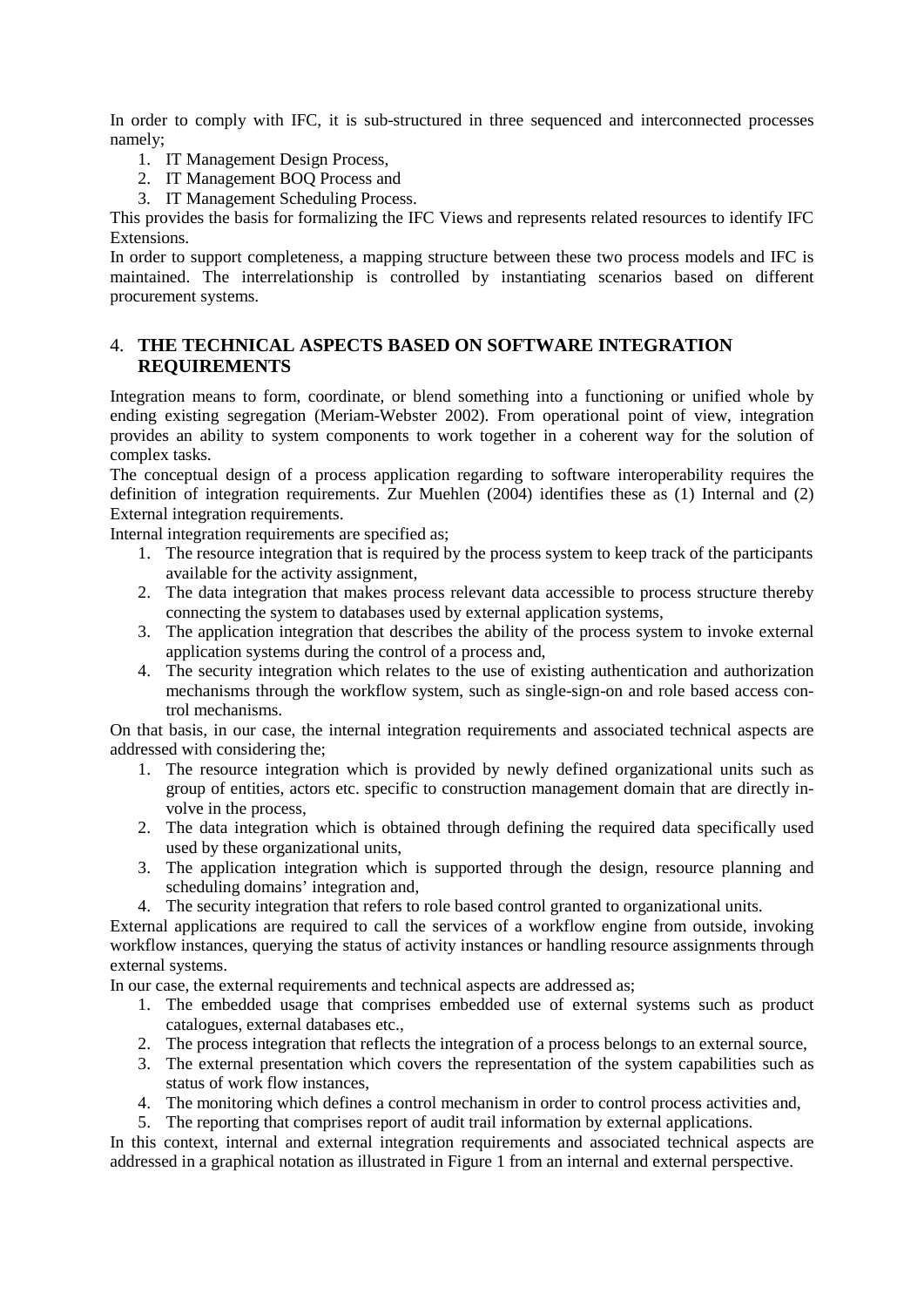

Source: Modified from Zur Muehlen, (2004)

Figure 1: The Technical Aspects based on Software Integration Requirements

However, in spite of defining the technical aspects that may lead to an integrated management, there is no single way to organize an enterprise in an expected granularity as Galbraith (1973) expressed in his contingency theory. The effecting factors in this case can be defined as application methods, client demands, market requirements, etc. that may represent differences due to various conditions. Never the less, to manage fragmented structures and to formalize optimal processes, there is a need for welldefined resources that facilitate management activities. Furthermore, to combine various types of views such as procurement system requirements, services, procedures etc., which are prerequisite for completing different aspects in a generic process structure, a modelling methodology is required. On that basis to blend all these aspects to form generic process structure, a Life-cycle Model is proposed in this research.

# 5. **THE LIFE-CYCLE MODEL FOR INTEGRATED PROCESSES**

In order to develop integrated process patterns and to define a process formalization structure a new Life Cycle Model is implemented to formalize the OMP, based on Zur Muehlen's (2004) process life cycle approach as illustrated in Figure 2.

ISO9001 Quality Management (QM) procedures and processes, technical aspects, procurement system requirements are brought together in this structure thereby exposing an integrated model that meets the envisaged interoperability.

The formalization starts with (1) the initial analysis of the Bidding Preparation Phase of the Construction General Life Cycle Model of AIA (with specific focus on the technical aspects based on software integration requirements, organizational data and process patterns), associated QM procedures and processes, and the Procurement Systems. This phase is followed by (2) a process design phase, during which the overall process structure is engineered, the resulting process model is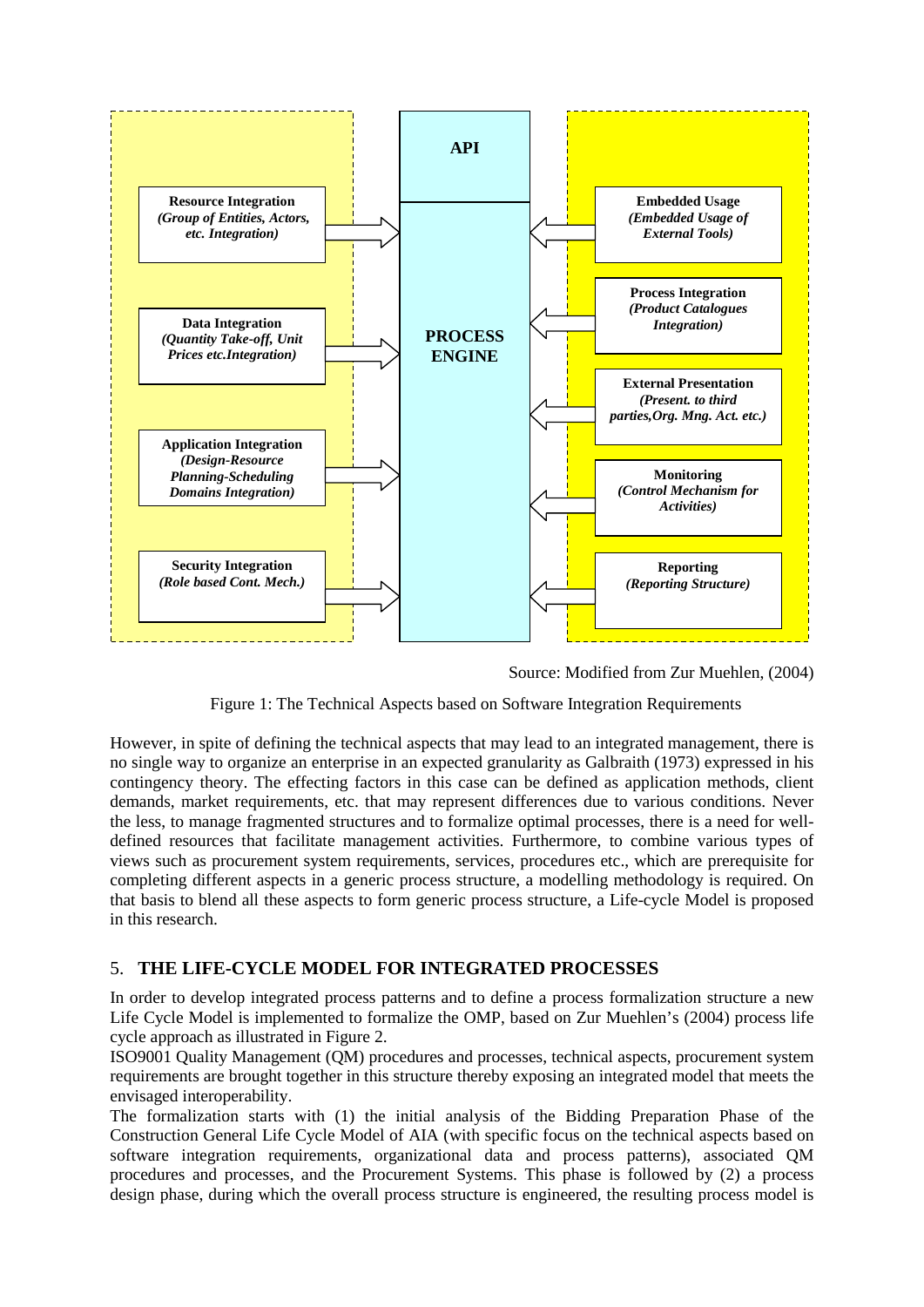designed, the resources involved and the mapping methodology is decided. This includes the modelling of organizational units. In the third phase (3) the designed processes are implemented. In our case, ARIS-ceEPC model is used to formalize process sequences. The main process is defined according to QM`s Bidding Preparation Process (M) which is identified under customer relation main procedure. The supporting processes such as job development (S1), design coordination (S2) processes etc., are also defined and used partially within the Bidding Preparation Process (M) in order to obtain an integrated generic process structure. This new structure is named as 'Organizational Management Process' as mentioned in the previous sections. Internal process participants (which are part of the process-enabled organization) are notified through their work lists. The related application systems are defined based on software integration requirements. Afterwards, they are attached to process sequence in order to formalize IT management processes and the mapping structure. After implementation of the work flow, (4) established processes are checked to see whether they support generic integration comprising seamless information flow within the processes. The formalized resource consistencies are controlled and the mapping structure is scrutinized in this regard. The processes, resources and mapping structure are (5) evaluated in the next phase. The required improvements are suggested and they are designed and implemented again according to these suggestions.



Figure 2: The Life Cycle Model for Organizational Management Process

# 6. **THE MAIN AND SUPPORTING PROCESSES BASED ON ISO9001 QUALITY MANAGEMENT SYSTEM**

To support QM requirements and to provide a generic structure, the OMP is designed based on the Bidding Preparation Process (M) which is accepted as the main process. It is extended with seven supporting processes, procurement system and software integration requirements and application systems based on the Bidding Preparation Phase definition of AIA. The supporting processes are used partially within the main process to fulfil the required integration. In this case, the process models are structured with considering the basics given below.

#### **Bidding Preparation Process - Main Process (M)**

Bidding preparation process represents the way of obtaining tender documents and preliminary evaluation. Moreover, it comprises country/region visits and the preparation of the related reports,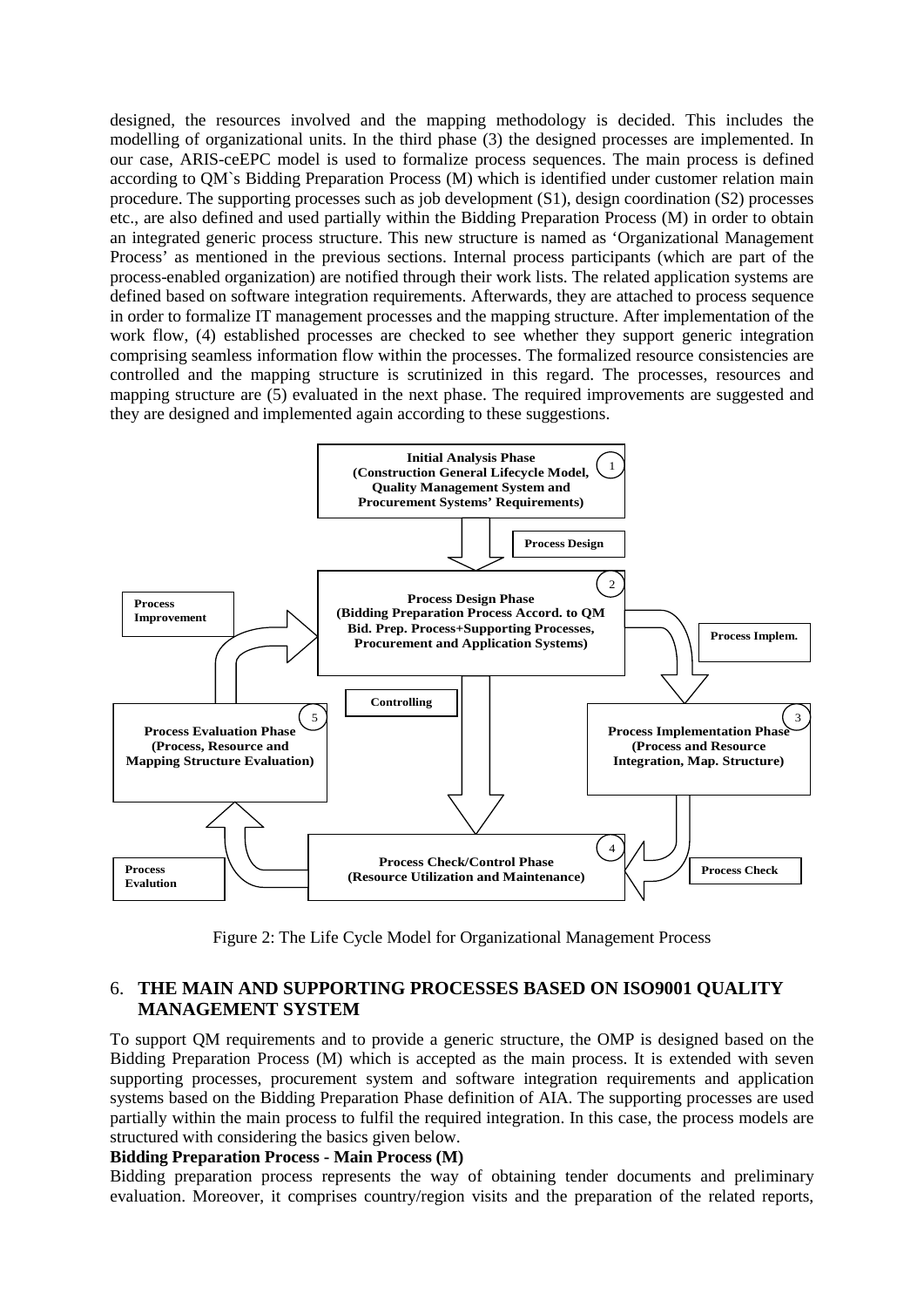determining the responsibilities, working on the project specifications, providing the basic data, obtaining price quotations, review and presentation of the bid, tender follow-up, performing of contract and the contract revisions.

#### **Supporting Processes**

The following processes interact and hence supporting the main process.

#### **Job Development Process (S1)**

Job development process considers pursuing business/project opportunities and examines job development system and sources of information. Conformity research and review of pre-qualification conditions are also undertaken at this stage.

## **Design Coordination Process (S2)**

Design Coordination process commissions a responsible project design manager who possesses design preparation experience. This process pursues drawings review, distribution of drawings and as built detailing.

## **Defining of Project Organization and Management Planning Process (S3)**

Defining the project Organization and Management Planning process provides project organizational structures and scopes of the job and the responsibilities. Project organization manual, organization notification, content of "Project Master Plan" are also considered as the main items. According to obtained information, "Quality Plan" is also formalized in this process.

#### **Human Resources (S4)**

Human Resources process represents the way of new employee requests and preparations of the requested qualifications. Moreover, it comprises preparation of the work descriptions, notification and data collection, review of applications, employment, personnel placement, personnel documents, orientation and reporting.

## **Work Program Scheduling and Follow-up Process (S5)**

Work Program Scheduling and Follow-up process comprises preparing of tender and the target work schedule, updating of work program during project progress, and comparing the planned work schedule with the existing situation on jobsite.

## **Purchasing Process (S6)**

Purchasing process defines basic data such as project data, purchasing schedule, budget and cash flow data, approval of material request, all related specifications, tests and guaranties during the procurement process. The preliminary studies such as market research, marketing survey for subcontractors, selection of choices about material is also required.

#### **Subcontractor Management Process (S7)**

Subcontractor management process identifies job items (product/service) in subcontractors' scope, quotations and reviews, and contract agreement with subcontractor. It formalizes performing and control/monitoring activities, reporting, finishing activities and handing over. Subcontractor performance is pursued in this process.

## 7. **THE MODELING FRAMEWORK**

The overall modelling framework is established based on the ARIS-eEPC modelling method. The eEPC enables holistic consideration of functions, events and resources in their inter-relationship. However in order to design an interoperable software solution and to configure management processes and to support mapping between different but interrelated data based on the requirements of the procurement systems, organizational units and application systems, require extensions. In this context each function, each event and the related resources are complemented by a notation.

The new model is named as "complemented eEPC" (ceEPC) model. Thereby the common functions, events, actors and objects that are provided both in Organizational and IT Management Processes are identified in a logical mechanism. This greatly helps to obtain a mapping structure between interrelated data and functional definitions.

Furthermore, this enables the management of all processes in a collaborative way and contributes so that organization units are better informed.

A ceEPC describes processes by creating a chronological sequence of functions, events, and their logical interdependencies using logical connectors, and related performing actors and services as given in Figure 3.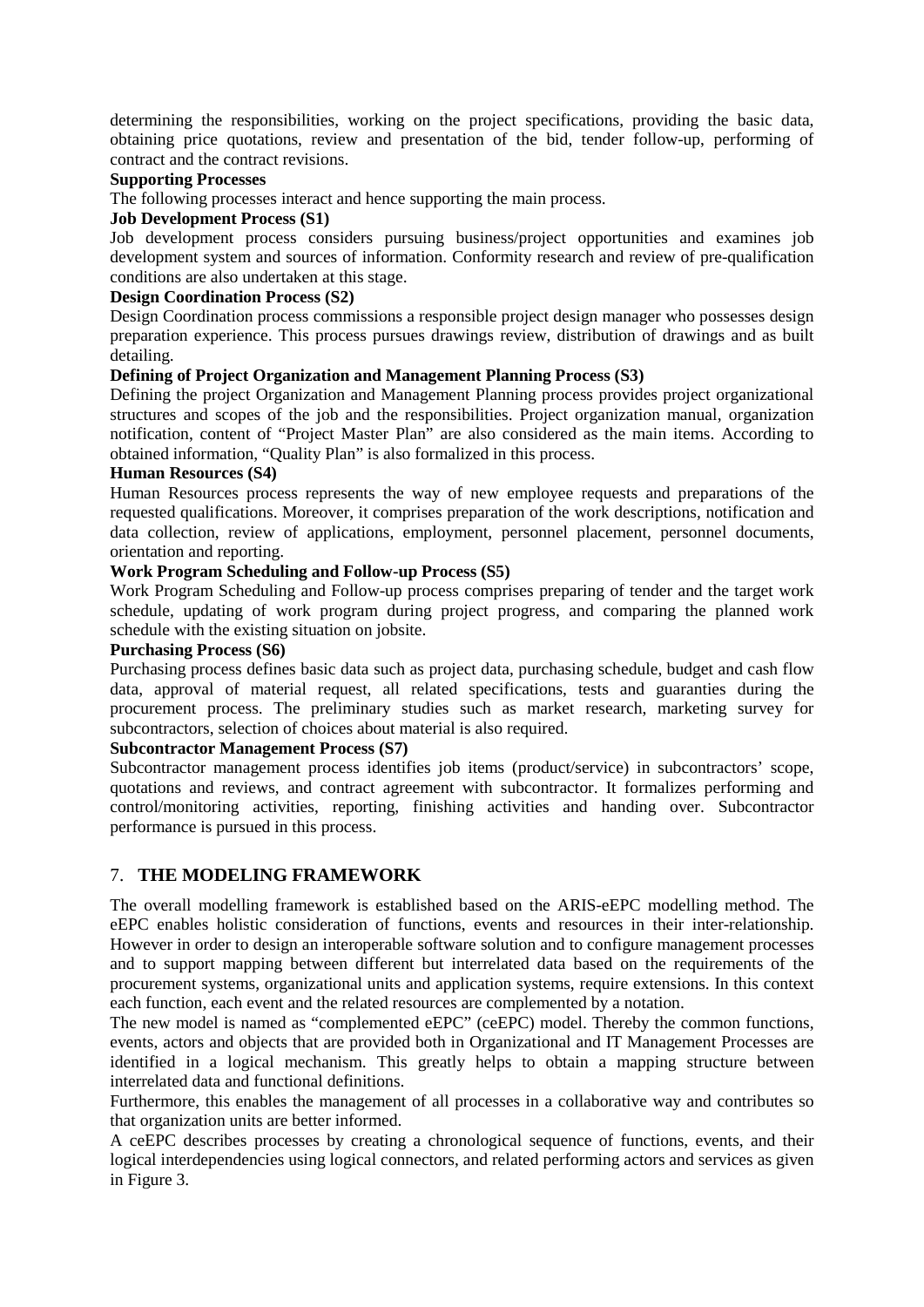

Figure 3: ceEPC Model Structure (A cut-out example of OMP)

In the envisaged ceEPC structure, several types of resources are formalized as: organizational entities, group of organizational entities, actors etc., as given below.

- Organizational entities are the main milestones of the organizational structure of an enterprise. It symbolizes an entity such as: main contractor, client etc. in a process. The participants of organizational entities are commissioned to perform the related activities as granted authorities.
- Group of organizational entities form organizational units, such as departments (permanent units) or project teams (temporary units). It is formed of company participants in terms of actors, in order to support unique aspect of a process.
- Actors are the formal organizational positions granted to organizations' participants. They are commissioned to posses the required work within group of organizational entities.
- Services are used to support activities. These services can be classified based on design, resource planning and scheduling domains. They facilitate the process and support integration with company actors. In our ceEPC model, design domain is represented by the CAD system, resource planning domain is represented by the ERP system and scheduling domain is represented with the Scheduling System.
- System folders comprise the data which is exposed by services. This data can be used by actors and other services, in order to work out related tasks.
- Documents are direct resources, which are used to complete related tasks such as forms, reports, etc.
- System interfaces solve seamless data flow by supporting integration between different systems. The main idea is to obtain seamless integration in order to obtain complete data.

In this research, due to lack of existing models' capabilities such as limitations for 'will-be' processes as it is seen in IDEF0, or lack of representation of all process participants within a process sequence as it was observed in UML activity diagrams etc., and after several attempts in this context, ceEPC model is developed in order to represent all associated resources for a generic process implementation.

## 8. **ORGANIZATIONAL AND IT MANAGEMENT PROCESSES**

The whole OMP is formed of 3 organizational entities namely main contractor, client, design group, 9 different groups of organizational entities such as bidding department, procurement department, finance department, etc., 14 different actors such as bidding manager, responsible designer, procurement manager, etc., and 117 sequenced functions and events, 135 different documents and 3 interconnected software systems. Furthermore 7 supporting management processes are referenced and used partially as envisaged in the previous sections

In this paper the generic representation for OMP is given in Figure 4 which composed of three columns as Column 1 - Application Systems, Column 2 - IT Management Processes and Column 3 - Main and Supporting Processes. The QM processes are represented in column three under the main and supporting processes. They are realized in a generic sequence. The IT systems are illustrated under the first column, under application systems and mapped with the envisaged processes according to the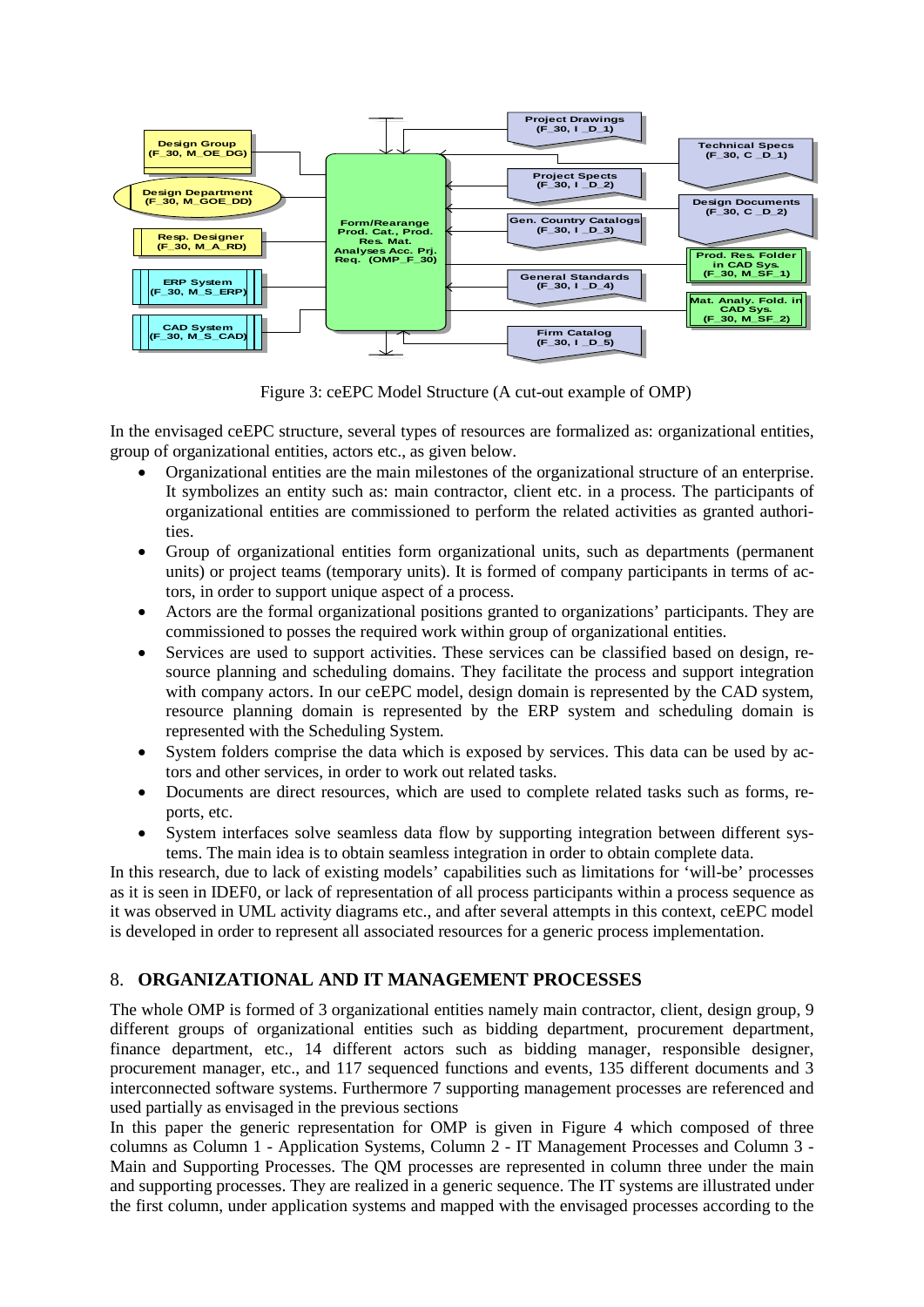application sequence. The second column represents IT management processes. This includes the application sequence of the involved IT tools, their relations to processes, performing actors and their general systemic interrelations.The ITMP represent the QM System processes and application systems integration. This approach facilitates the observation of common functions, events, resources and objects which are used in the IFC View Definitions.



Figure 4: Generic Representation of OMP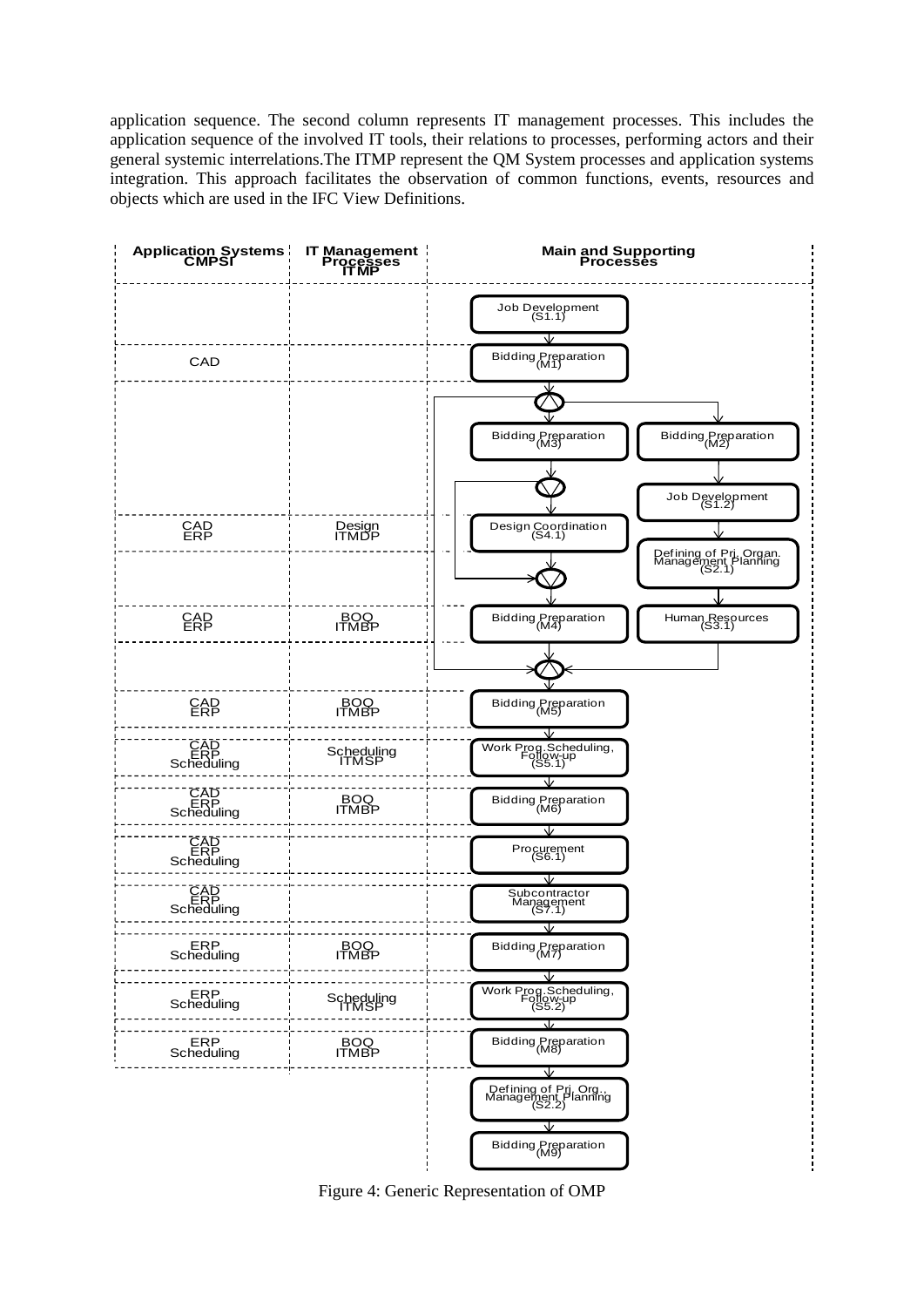#### 9. **SUMMARY AND CONCLUSIONS**

In this research the principal process definitions 1) the Organizational Management and (2) the IT Management Processes are developed based on the Bidding Preparation Phase of the Construction General Lifecycle Model of AIA. The main aim of the suggested approach is to enable handling various types of information coherently, including product, process and management data to formalize a conceptual framework and to reach an integrated structure. In order to provide this, the Organizational Management Process is developed with the implemented Lifecycle Model for the Processes, which brings different views together in one single process structure. Subsequently, IT Management Processes are described in accordance with the CAD-ERP-Scheduling interoperability needs according to Software Interoperability and Organizational Management Processes. The ceEPC Model is used to establish the overall framework. This helps greatly to design and interoperable software solution and to configure business and technical management functions. Moreover, it can be used to formalize the mappings between the different but interrelated data and functional definitions. According to the defined process activities, resources can be mapped with the required IFC objects or, where necessary, these resources can provide new entities within an IFC model extension for the

Construction Management. The methodology shown at the example of Bidding Preparations can be applied to any of the other phases of Construction General Lifecycle Model.

#### **REFERENCES**

- van der Aalst W. M. P., Kumar A., Verbeek, H. M. W. (2003) "Organizational Modeling in UML and XML in the context of Workflow Systems" *Symposium on Applied Computing (SAC'2003)*, USA, ACM.
- AIA (2011) "Construction General Lifecycle Model" *[<http://www.aia.org/>](http://www.aia.org/)* (April 11, 2011).
- Arkin, A. et al. (2002) "Web Services Choreography Interface (WSCI) 1.0." *W3C, 2002,* 121.
- Banerji, A., et al. (2002) "Web Services Conversation Language (WSCL) 1.0." *World Wide Web Consortium (W3C), Palo Alto, CA, USA, 2002.* 22.
- Curbera, F. et al. (2002) "Business Process Execution Language for Web Services, Version 1.0 BEA." *IBM, Microsoft.*
- Galbraith, J. R. (1973) "Designing Complex Organizations." *Reading, MA, Addison-Wesley.*
- Green P., Rosemann M., Indulska M. (2005) "Ontological Evaluation of Enterprise Systems Interoperability Using ebXML" *IEEE Trans. on Knowledge and Data Eng., vol. 17*.
- Gökçe, K. U. (2008) "IT Supported Construction Project Management Methodology Based on Process and Product Model and Quality Management", *PhD Thesis, Dresden, Germany.* 365.
- Keller, M., et al. (2003) "Modellbasierte Projekt-koordination für das virtuelle Planungsteam." *IKM: Internationales Kolloquium über Anwendungen der Informatik und Methematik in Architectur und Bauwesen, Bauhaus-Universitaet Weimar.*
- Merriam-Webster (2002) "Integration." *Accessed 2007-05-20 2007*.
- Available: [http://www.merriam](http://www.merriam/) webster.com/cgibin/dictionary?book=Dictionary&va=integration.
- Orlowska, M. E. (2003) "Current Issues in Workflow Management." *in 2003 SAP Innovation Congress, Miami, FL, USA, SAP AG*.
- Rosemann, M. et al. (1998) "Evaluation of Workflow Management Systems- a Meta Model Approach." *in: Australian Journal of Information Systems, Australia*.
- Recker J., Indulska M., Rosemann M., Green P. (2005) "Do Process Modeling Techniques Get Better? A Comparative Ontological Analysis of BPMN" *16th Australasian Conference on Information Systems, Australia*.
- Zisman, M. (1978) "Office Automation: Revolution of Evolution." *Sloan Management Review, 19 (1978) 3.* 1-16.
- zur Muehlen M. (2004) "Organizational Management in Workflow Applications-Issues and Perspectives." *Wesley J. Howe School of Technology Management, Stevens Institute of Technology, USA*.
- zur Muehlen M., Indulska, M. (2009) "Modeling languages for business processes and business rules: A representational analysis, Information Systems" *vol. 35, 379-390*.